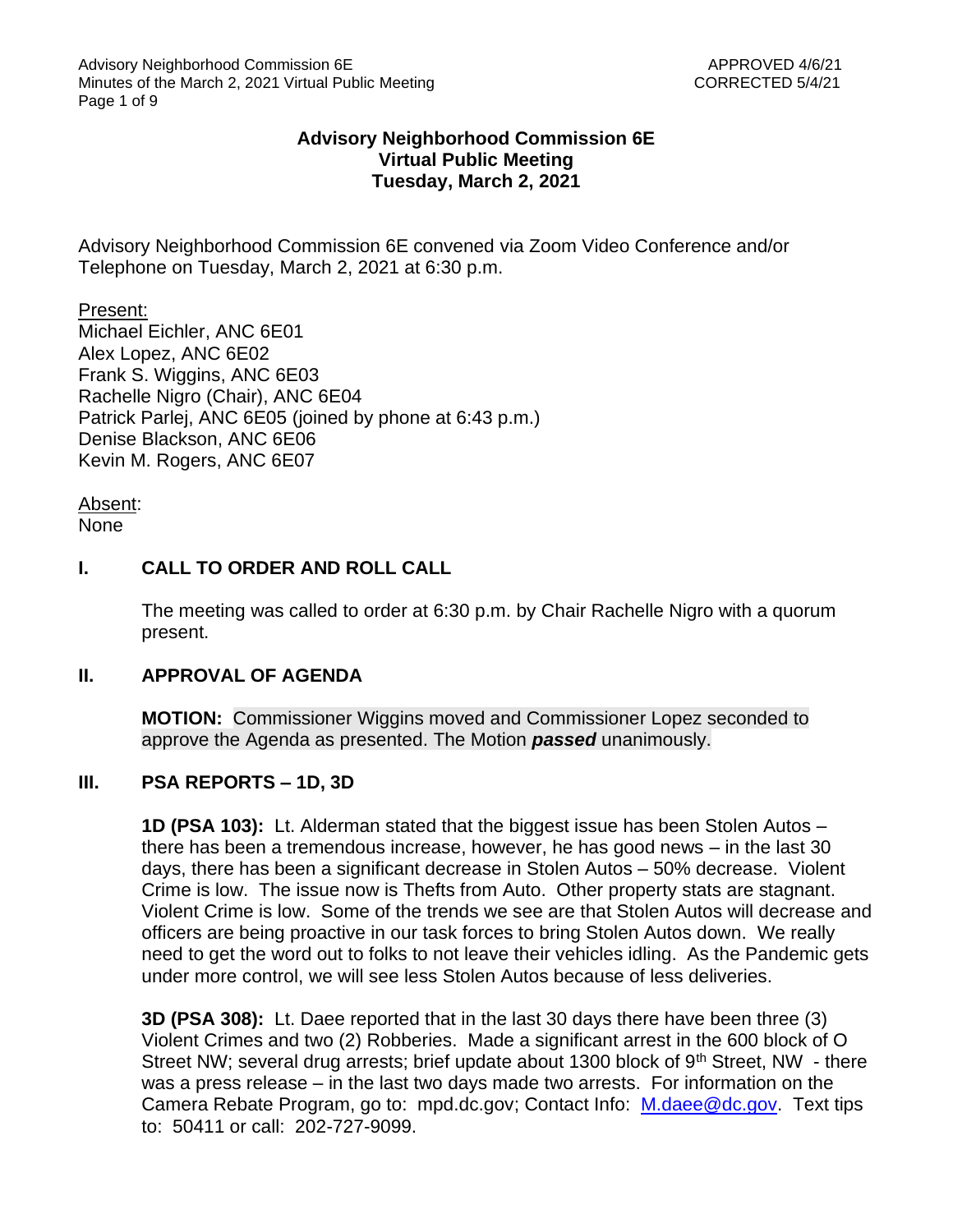Commissioner Nigro stated MPD needs to pay attention to the Paradise Garden complex. Commissioner Wiggins stated there are a lot more car break-ins on  $6<sup>th</sup>$  Street and asked where this activity is coming from. Lt. Daee responded, unfortunately, these are crimes of opportunity. Commissioner Wiggins also reported a black Suburban truck in the 1200 block of  $6<sup>th</sup>$  Street, NW that has been sitting there for months and has not moved.

## **IV. REMARKS FROM DIRECTOR LINDA HARPER, DC DIRECTOR OF GUN VIOLENCE PREVENTION**

Ms. Harper thanked ANC 6E for the opportunity to speak and stated this is the first time DC has had this position. She stated she is a native Washingtonian, has witnessed multiple shootings, and has lost many friends. She has most recently served as Senior Deputy Department Director of the Department of Youth Rehabilitation Services. Experiencing the loss of young people she was emotionally invested in has been tragic, but they all deserve to be with us. Her role is to coordinate the District's services. This position was placed in the Office of the City Administrator to provide support to the Building Blocks DC Office. It is a 3-pronged approach – a focus on people, a focus on places, and focus on the process. The office will work with the Emergency Operations Center (EOC) which is new to her. She has a social services background. Gun crimes are going up. Intend to focus on those people and identify them. Also have focus on community – focus on programs that are the most violent – start here – engage with communities and help to co-create safety for their neighborhood. She believes the solution is in the communities. She has been in the office for one month. She has set up an email address: buildingblocks@dc.gov

A question and answer period followed. Commissioner Nigro asked what is the difference between the ONES and what you are going to do? Ms. Harper responded ONES is not engaging with the population and often times when trying to address their needs, they face reduced programs and services. Commissioner Lopez stated he was happy that the Mayor has set up the Emergency Operations Center, wished her the best with the pilot program in Anacostia, and hoped that the program can expand to ANC 6E. A resident stated she thinks the guns are coming from Maryland and Virginia and asked whether you will be partnering with their police. Ms. Harper responded we are not law enforcement. We need to manage the influx of guns, but also engage with those who are exhibiting dangerous behavior that can turn to gun violence, so approaches are needed to solve these issues. Another resident asked her how the MPD partnership is working and if the program is going to look at community-based solutions.

# **V. REMARKS FROM WARD 6 COUNCILMEMBER CHARLES ALLEN**

Councilmember Charles Allen stated the following: **(1)** he chairs the Committee on Judiciary and Public Safety – he created the position in which Ms. Harper is currently sitting. There is a lot of friction between the agencies. Unless we are willing to work on the root causes of violence, we just go round and round like a merry-go-round. He knows Ms. Harper well – she has a lot of credibility – engages with stakeholders. Public Safety is more than just the police. For minor issues such as noise and fireworks, armed police are sent, but other cities are using a different approach. We need to have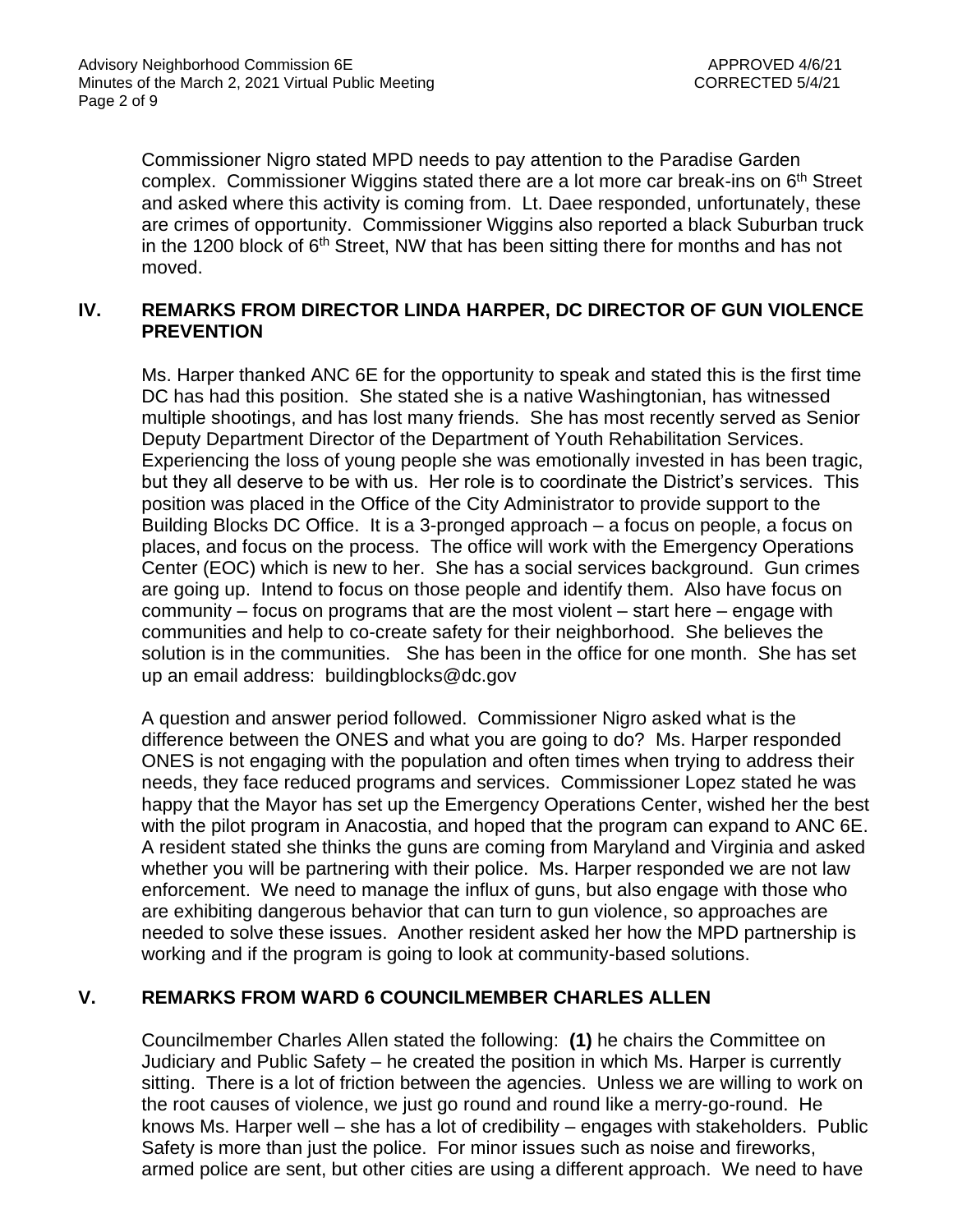a more tailored response; **(2)** COVID-19 vaccines portals are on-line – call centers. It is not just volume – 30,000 people tried to log on and the system crashed. On Thursday, there will be a hearing with the CDC and Vincent Gray. Need to create a one-time registration system and then as doses become available, get people scheduled; **(3)** Having Oversight hearings and some are moving into Public Hearings – Budget hearing now in April; on paper, budget will not look that bad; CFO identified \$500 million surplus last year that we could have put toward good use for DC residents; getting \$2.2 billion from the Federal government. This pandemic/recession has hit the city in a nonequitable way.

A question and answer period followed. Commissioner Nigro stated in regard to the vaccine rollout, the city needs to hire someone who can handle it.

Commissioner Lopez stated that in regard to the FY 22 Budget, **(1)** he testified at the DDOT hearing about traffic safety on North Capitol Street; can you put money into the FY 22 Budget to fund a redesign study? Yes; **(2)** Can you help the ANC by decoupling the issues of the Eckington Library and the Northwest One Library? Councilmember Allen stated the current Northwest One site lacks an ability to grow. Councilmember Allen will work with the ANC on this; **(3)** can you support expanding the Violence Interrupters to Shaw? Yes; **(4)** full funding for the Advisory Neighborhood Commissions Participation in Planning and Development Amendment Act of 2020; Yes.

Commissioner Parlej asked: **(1)** how do you see Cobb Park developing? Councilmember Allen responded there is not a lot of green space there, there is no timeline for the Council on this, and it is not currently in the budget; **(2)** Maglev Train. Councilmember Allen responded he is skeptical about it. He would like to see improvements at Union Station.

Commissioner Eichler stated: **(1)** he appreciated his comments about the vaccine issue; **(2)** we need a long- and short-term plan for addressing the homeless encampments – need to find a way out and a vision. Councilmember Allen responded that stable housing is needed; **(3)** street safety – having problems with speeding and traffic violations – need street improvements from DDOT.

## **VI. REPORT FROM THE MAYOR'S OFFICE OF COMMUNITY RELATIONS AND SERVICES (MOCRS)**

Talib Shakir had audio issues and could not be heard.

# **[Commissioner Rogers leaves the call.]**

## **VII. 950 3rd STREET, NW: REQUEST OF SUPPORT FOR SPECIAL RELIEF FOR A RESIDENT-ONLY CAFÉ IN THE PENTHOUSE OF A NEW MULTI-FAMILY BUILDING [6E07]**

Representatives Present: Christopher Cohen (Holland & Knight) Troy Balkena (Quadrangle Development)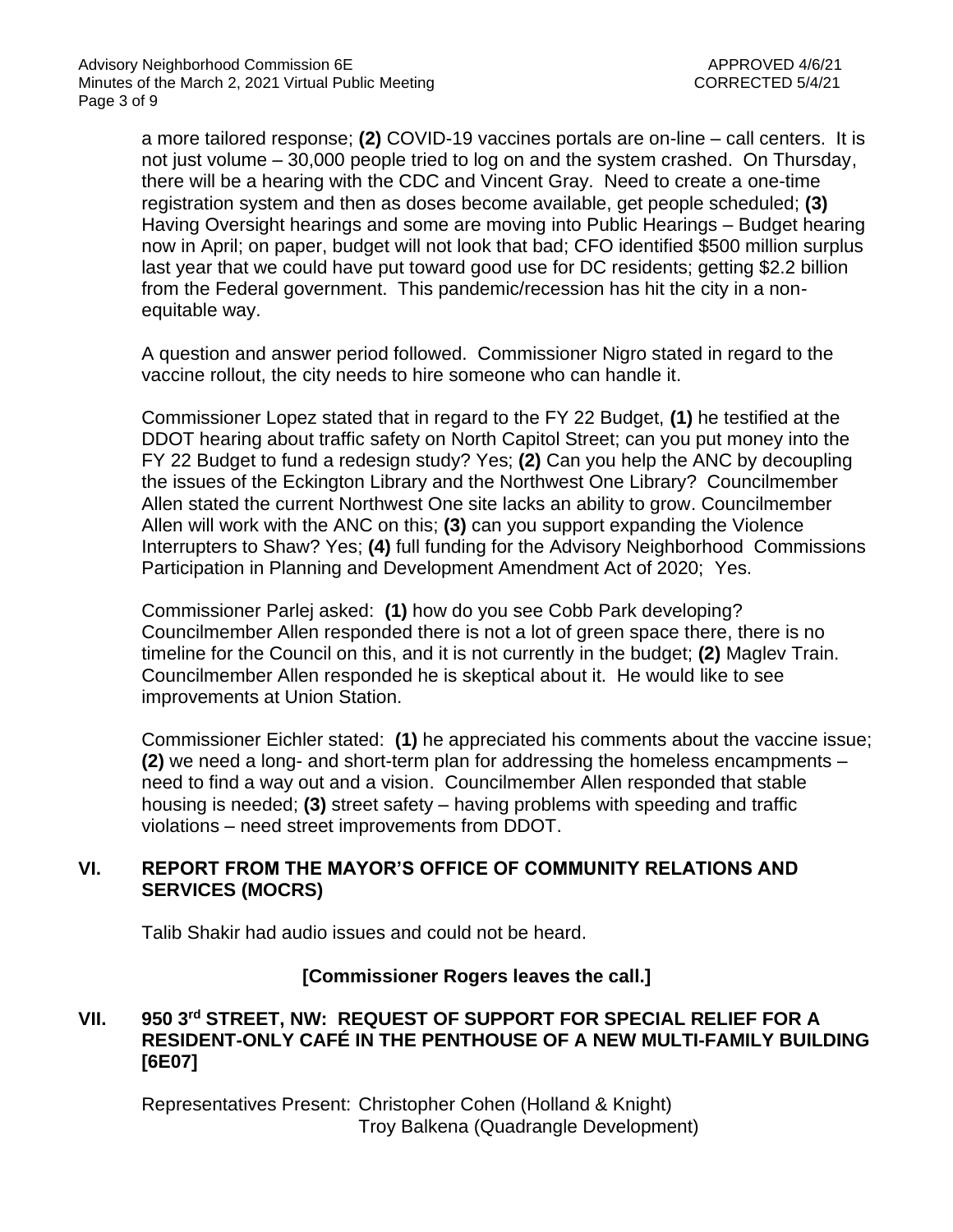Anthony Brown, Chair of ANC 6E's Zoning and Planning Committee, stated the development team is seeking support for a special exception for a residents-only café in the penthouse of a new residential building. The team has not yet made a final determination on the patron capacity, however it is anticipated that it will range between 20-25 persons.

The development team outlined that this development is a matter of by right which will house approximately 96 units. Also, there is a heritage tree on this lot that the developers are diligently working to preserve.

The Committee voted unanimously to recommend that the full ANC support the special exception for the rooftop café at 950 3rd Street, NW.

Commissioner Parlej stated he had heard that the building was for sale. Mr. Balkema responded that no offers have been accepted and that they are committed to continuing the project.

**MOTION:** Commissioner Nigro moved and Commissioner Lopez seconded that ANC 6E *support* the request for a special exception for a residents-only café in the penthouse of a new residential building at 950 3rd Street, NW and that said support be communicated in writing to the Board of Zoning Adjustment (BZA). The Motion *passed* unanimously.

## **VIII. 512 RHODE ISLAND AVENUE, NW (ADBHS, LLC, ELECTRIC COOL-AID): REQUEST FOR SUPPORT FOR A SUBSTANTIAL CHANGE IN THEIR CLASS "C" LICENSE OPERATIONS FOR HOURS AND FOR AN ENTERTAINMENT ENDORSEMENT [6E02]**

Representative Present: Benjamin Schwartz

Mr. Schwartz stated they are looking to extend hours on week days until Midnight and weekends until 2:00 a.m. as well as an Entertainment Endorsement (live trivia nights); they have done noise abatement;

Alex Padro stated Electric Cool-Aid is only one of two businesses with outdoor facilities. For the other business, Dacha, ANC 6E chose not to grant 10:30 pm and midnight on weekends. No entertainment endorsement either. ANC 6E spent \$7,500 on legal counsel and the ABC Board did restrict their hours until 10:30 p.m. and denied the Entertainment Endorsement. Mr. Padro did state, however, that despite the past experiences with noise concerns with Dacha, ANC 6E's ABC Licensing Committee voted 4-1 to support the application from Electric Cool-Aid for a substantial change in their operations and an entertainment endorsement. Commissioner Lopez had spoken with two residents whose properties bordered Electric Cool-Aid and neither expressed objection to the substantial changes sought by the Applicant. Commissioner Eichler noted that Dacha is located in a much more densely populated corner of the neighborhood and Electric Cool-Aid has few neighbors. Additionally, he noted that Electric Cool-Aid has erected a fence to reduce noise and that the business has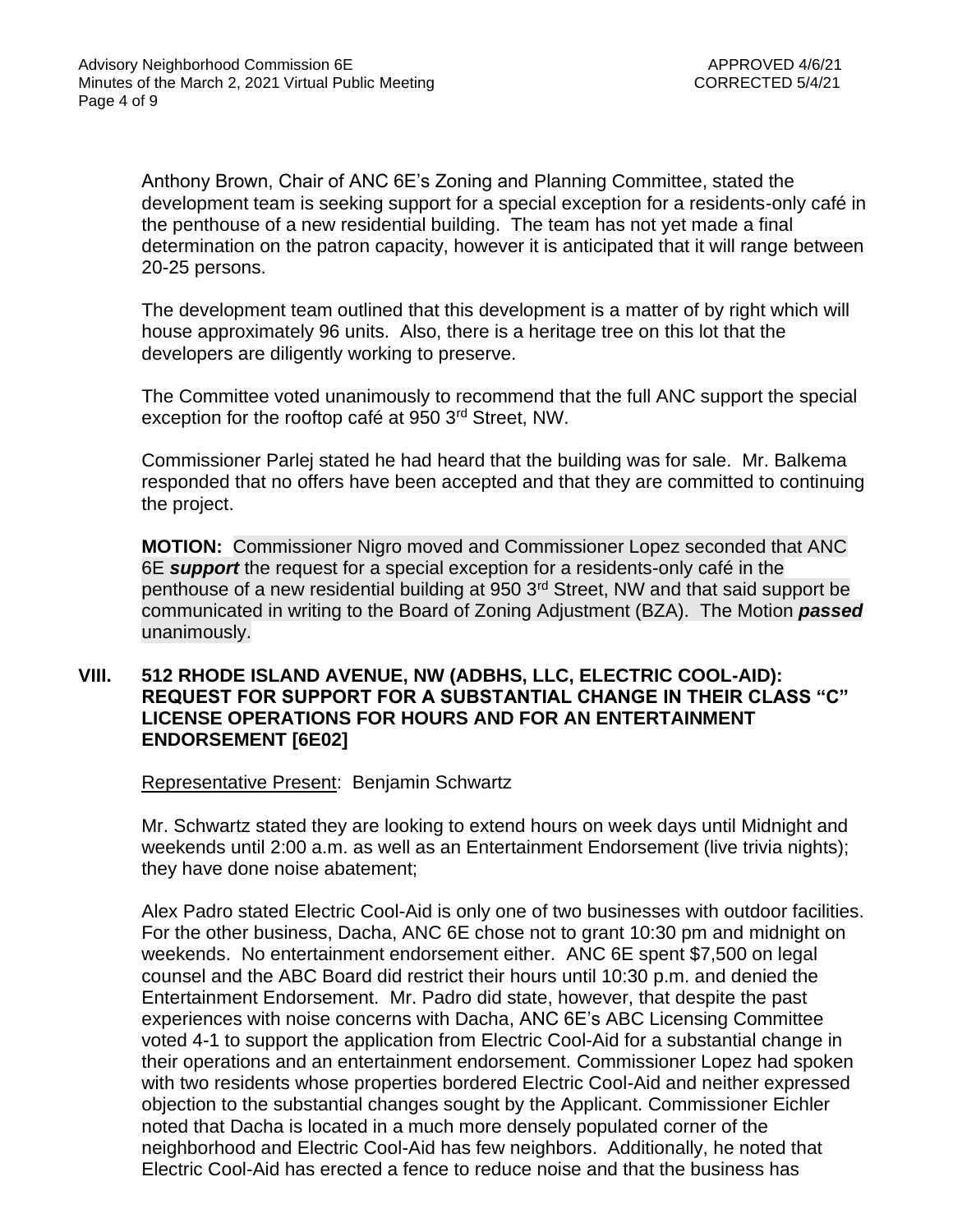activated a corner property that has long been vacant.

**MOTION:** Commissioner Lopez moved and Commissioner Eichler seconded that ANC 6E *support* the request for support of ADBHS LLC, Electric Cool-Aid, 512 Rhode Island Avenue, NW, for a substantial change in their Class "C" license operations for hours and for an Entertainment Endorsement, and that said support be communicated in writing to ABRA. The Motion *passed* 5 yeas – 1 nay (Commissioner Wiggins) – 0 abstentions.

## **IX. 209 NEW YORK AVENUE, NW (ANDY'S CARRY OUT): REQUEST FOR SUPPORT FOR THE RENEWAL OF THEIR CLASS B LICENSE [6E04]**

Alex Padro stated the ABC Licensing Committee reviewed the history of the establishment and there were no enforcement actions taken. The Committee did recommend support for the renewal.

**MOTION:** Commissioner Nigro moved and Commissioner Lopez seconded that ANC 6E *support* the request for support of Andy's Carry Out, 209 New York Avenue, NW, for renewal of their Class "B" license and that said support be communicated in writing to ABRA. The Motion *passed* 5 yeas – 1 nay (Commissioner Wiggins) – 0 abstentions.

## **X. PRESENTATION ON THE DC DEPARTMENT OF TRANSPORTATION'S 2020 ACCOMPLISHMENTS AND 2021 PLANS**

Representative Present: Andrew DeFrank, Community Engagement Specialist (Ward 6) DDOT

Mr. DeFrank provided a slide presentation on DDOT's 2020 Accomplishments and 2021 Plans and highlighted the following:

DDOTs FY20 Accomplishments

- **o** Completed Frederick Douglass Memorial Bridge arches;
- **o** Set the default speed limit to 20 MPH;
- Ward 6 FY20 Highlights
- **o** Substantial completion of the New Jersey Avenue, NW Project;
- **o** New car-free lanes installed;
- **o** Launched the advisory bike lanes pilot project
- DDOT Services Safety, Infrastructure & Assets, Move DC, Quality of Life, Public Space and Curbside Management

DDOT's Response to COVID-19

- **o** Re-Imagining Public Space
- **o** Slow Streets ad Streateries

Current Ward 6 Projects – Capital Projects; Protected Bike Lane Projects moveDC

Service Level Agreement Timeline for DDOT Services

Traffic Safety Assessment (TSA) Process

A question and answer period followed. Commissioner Wiggins stated he reported a dead tree six (6) months ago and it is still there.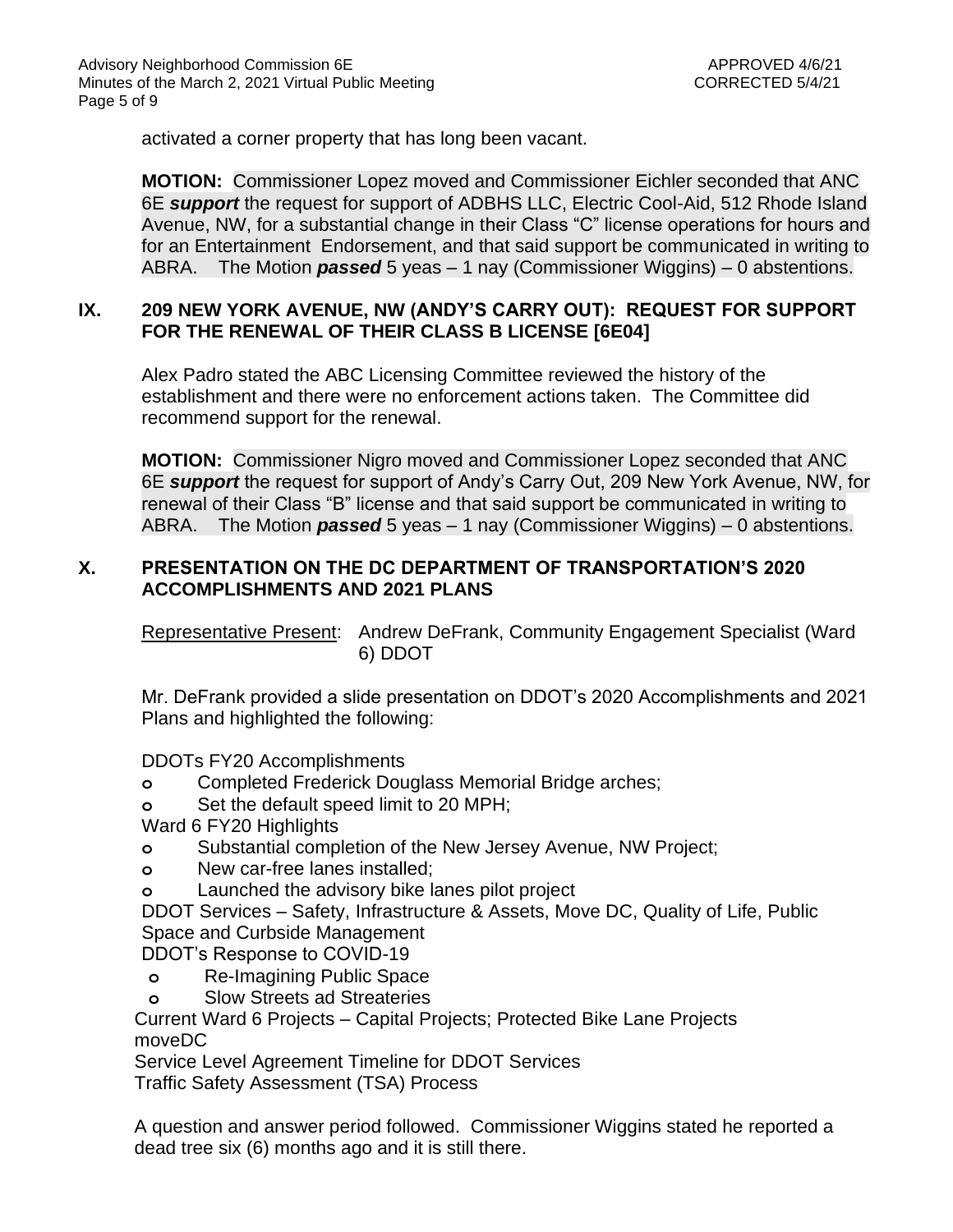Commissioner Eichler provided feedback to DDOT on the following topics: **(1)** Reserved lanes for buses at all times; **(2)** Slow Streets; **(3)** When will short-term improvements along S Street (500 and 600 blocks) be implemented? **(4)** Service Level Agreement – Timelines; **(5)** Traffic Safety Assessments – is there an easy way to get a history of TSAs (traffic safety assessments) and what the results were?

Commissioner Parlej raised the following: **(1)** K Street Bike Lanes; **(2)** 4-1/2 Street converted to one way southbound.

## **XI. PRESENTATION ON ENERGY ASSISTANCE PROGRAMS BY THE DC DEPARTMENT OF ENERGY AND ENVIRONMENT**

Representative Present: Jennifer Johnston

Jennifer Johnson provided a PowerPoint presentation and highlighted eight (8) assistance programs per the following: **(1)** Low Income Home Energy Assistance Program; **(2)** Utility Discount Program; **(3)** Clean Rivers Impervious Area Charge Residential Relief Program; **(4)** Weatherization Assistance Program; **(5)** Emergency Mechanical System Program; **(6)** Lead Pipe Replacement Assistance Program; **(7)** Lead Reduction Program; and **(8)** Solar for All.

## **XII. UPDATE ON MOUNT VERNON SUBSTATION BY PEPCO**

Representative Present:Jamal Jordan, Pepco

Jamal Jordan provided a PowerPoint presentation with an update on the new Mount Vernon Substation and highlighted the following: **(1)** Constructing the New Mt. Vernon Substation; **(2)** Site Preparation; **(3)** Excavation & Foundations; **(4)** Remaining Construction Activity; **(5)** K Street View (Night View); **(6)** Building a Networked System; **(7)** Construction Schedule; **(8)** Stakeholder Engagement Commitment; **(9)** Upcoming Virtual Meetings.

## **XIII. ANC 6E TRANSPORTATION ADVISORY COMMITTEE – RECOMMENDATIONS TO DDOT REGARDNG THE NEAR NORTHWEST III SAFETY & MOBILITY STUDY**

Committee Chair Alex Lopez stated ANC 6E's Transportation Advisory Committee met on February 23, 2021 and heard a presentation on the MAGLEV high speed train and also discussed the Near Northwest III Safety & Mobility Study. The Committee developed a resolution in response to the Study that it requested be sent to Everett Lott, Interim Director of DDOT. Commissioner Lopez read the following out loud:

"BE IT RESOLVED that the scope of the Near Northwest III Safety and Mobility Study is narrowly focused on tactical improvements to intersections and therefore fails to meet the high standards of previous DDOT livability studies, which have included recommendations for long-term corridor redesigns, modal improvements, and green infrastructure.

BE IT FURTHER RESOLVED that ANC 6E believes that transportation safety and mobility must be planned for at the neighborhood and corridor level and that the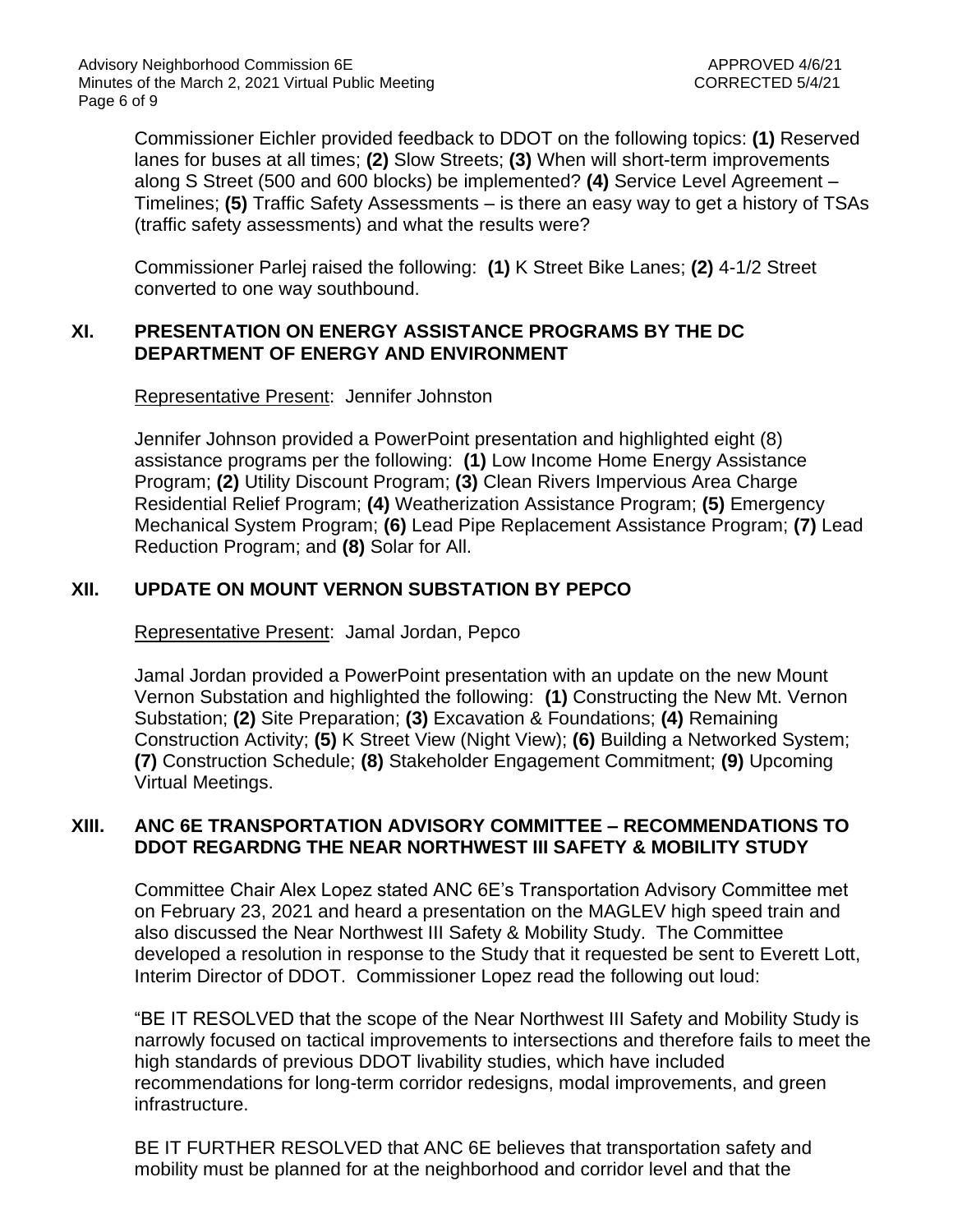approach of the Near Northwest IIII Safety and Mobility Study to recommend spot treatments at 40 intersections will not achieve real improvements to transportation safety and mobility.

BE IT FURTHER RESOLVED that ANC 6E urges DDOT to commit to making permanent the tactical safety improvements recommended in the Near Northwest Safety and Mobility Study through capital improvements to the physical environment. Permanent capital improvements include, but are not limited to, upgrading flexpost curb extensions to concrete curb extensions with bioretention facilities and concrete medians for left turn hardening."

**MOTION:** Commissioner Lopez moved and Commissioner Eichler seconded that ANC 6E adopt the above-noted Resolution in response to the Near Northwest III Safety and Mobility Study and that said Resolution be communicated in writing as soon as possible to the Interim Director or DDOT. The Motion *passed* unanimously.

## **XIV. GRANTS DISCUSSION**

## **A. Serve Your City**

Hannah Jacobson presented the grant application submitted by Serve Your City in the amount of \$3,000.00.

If approved, the grant money will be used to: **(1)** continue to distribute food, masks, and public health information to support the elderly, unhoused, and other vulnerable populations living in ANC 6E; **(2)** purchase and distribute educational materials, hotspot devices and Chromebooks to DC Public School students living in ANC 6E; **(3)** support the training and placement of tutors for students in ANC 6E; **(4)** print an additional 2,000 culturally informed public health flyers providing important information to members of the population vulnerable to COVID-19.

**MOTION:** Commissioner Lopez moved and Commissioner Parlej seconded that ANC 6E *support* the Grant Application submitted by Serve Your City in the amount of \$3,000.00, subject to approval by the Office of Neighborhood Advisory Commissions. The Motion *passed* unanimously.

## **B. Deeds of Kindness Outreach Services**

Elleecia Washington presented the grant application submitted by Deeds of Kindness Outreach Services in the amount of \$3,000.00.

If approved, the grant money will be used to: **(1)** deliver vital school supplies, household supplies, personal protection equipment, and a day of community engagement to at-risk youth and their families in a safe environment; **(2)** promote a culture of health, wellness, and personal empowerment for all attendees; **(3)** provide both at-risk youth and their parents with direct access to community stakeholders and partners to promote self-improvement, personal empowerment, and to engage in community and family camaraderie; **(4)** promote and foster a foundation of trust for future interaction and community engagement.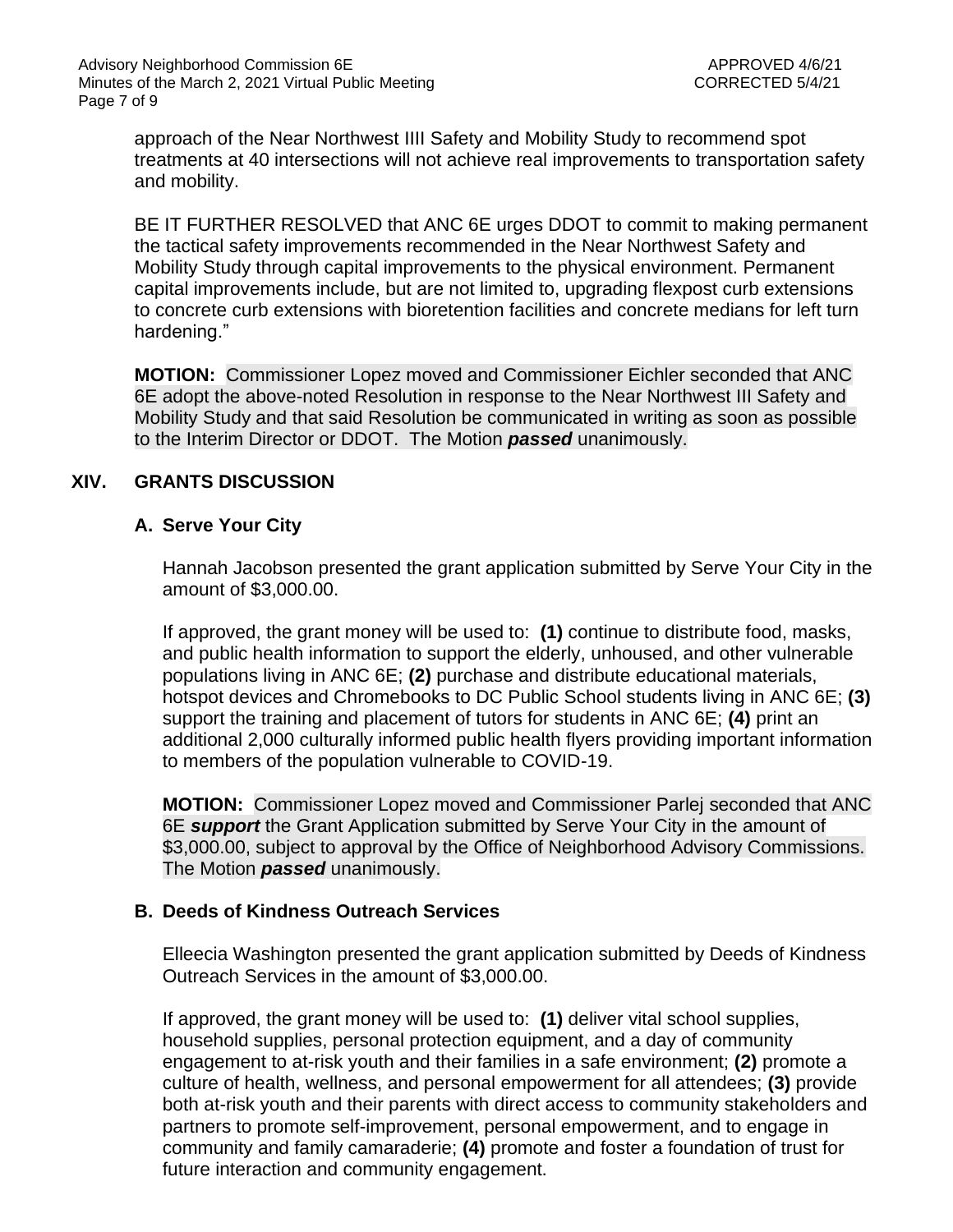**MOTION:** Commissioner Nigro moved and Commissioner Wiggins seconded that ANC 6E *support* the Grant Application submitted by Deeds of Kindness Outreach Services in the amount of \$3,000.00, subject to approval by the Office of Neighborhood Advisory Commissions. The Motion *passed* unanimously.

## **XV. RESOLUTION CONCERNING U. S. CAPITOL FENCING**

**MOTION:** Commissioner Eichler moved and Commissioner Lopez seconded that ANC 6E pass a resolution that mirrors the resolution of ANC 6B describing the negative impact on local transportation of fencing around the U.S. Capitol and that said resolution be communicated in writing to the District Council Members, the Mayor, and Congresswoman Eleanor Holmes Norton, with a copy to the Architect of the Capitol. The Motion *passed* unanimously.

## **XVI. APPROVAL OF MINUTES OF FEBRUARY 2, 2021 PUBLIC MEETING**

**MOTION:** Commissioner Nigro moved and Commissioner Wiggins seconded to approve the Minutes of the **February 2, 2021** ANC 6E Public Meeting with any edits to be submitted to the Recording Secretary. The Motion *passed* unanimously.

## **XVII. APPROVAL OF TREASURER'S REPORT**

Treasurer Wiggins stated the balance in the checking account as of February 28, 2021 was \$50,059.80.

## **XVIII. APPROVAL OF EXPENSES**

- **A. MOTION:** Commissioner Wiggins moved and Commissioner Eichler seconded to approve for payment the Zoom Invoice in the amount of \$68.89 submitted by Commissioner Nigro for videoconference services. The Motion *passed* unanimously.
- **B. MOTION:** Commissioner Wiggins moved and Commissioner Eichler seconded to reimburse Commissioner Nigro in the amount of \$28.78 for printing costs of the agenda. The Motion *passed* unanimously.
- **C. MOTION:** Commissioner Wiggins moved and Commissioner Eichler seconded that Commissioner Parlej be reimbursed in the amount of \$17.00 for business cards. The Motion *passed* unanimously.
- **D. MOTION:** Commissioner Wiggins moved and Commissioner Eichler seconded to approve for payment the invoice submitted by Karen Jehle in the amount of \$250.00 for recording services for the **ANC 6E March 2, 2021 Public Meeting** and website maintenance. The Motion *passed* unanimously.
- **E. MOTION:** Commissioner Wiggins moved and Commissioner Eichler seconded to approve the payment of \$410.00 to the United States Postal Service for renewal of the ANC 6E Post Office Box. The Motion *passed* unanimously.